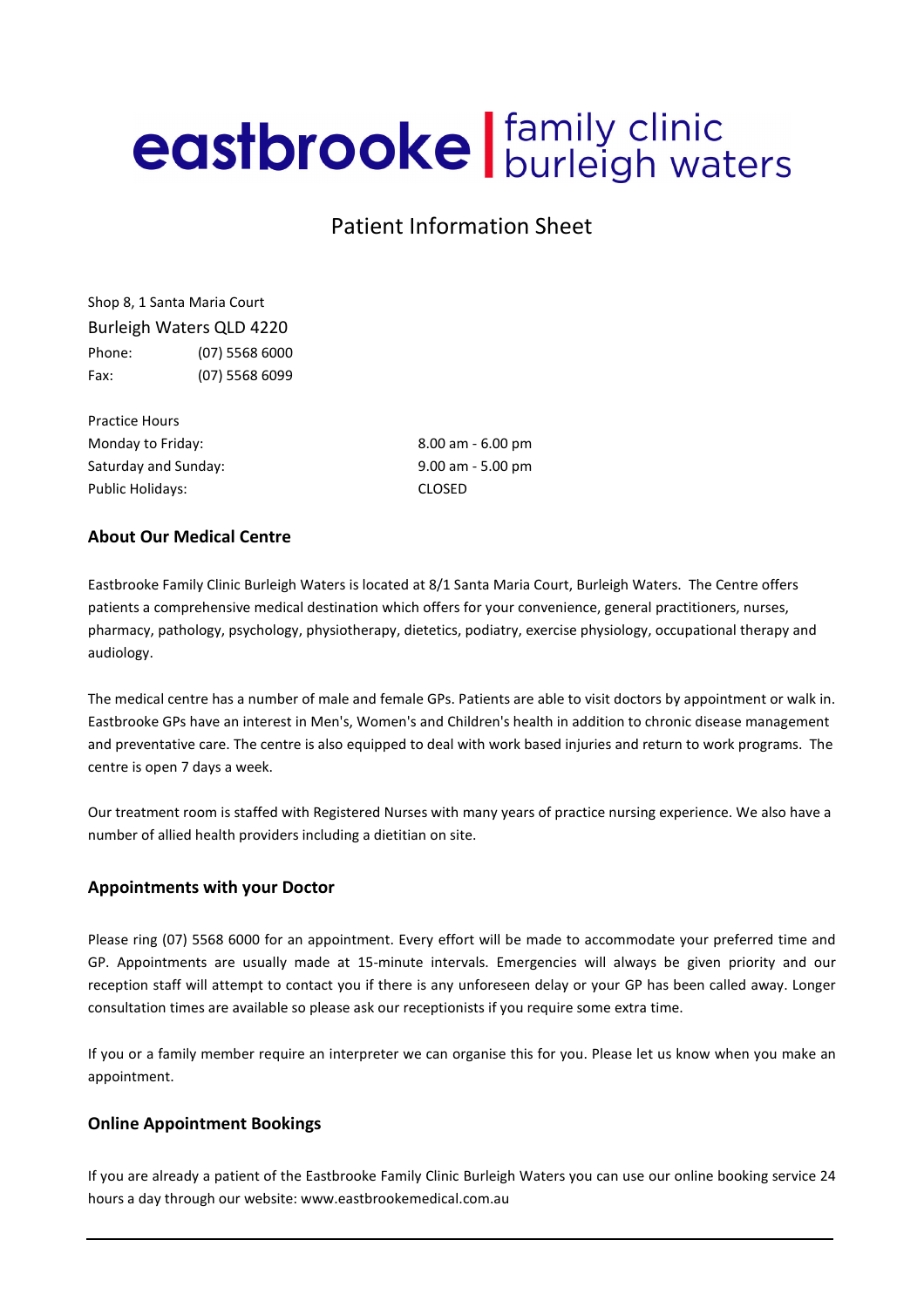# Fees and Billing Arrangements

Universal bulk-billing is not financially viable and would mean this practice could not provide quality service. However, we may use bulk-billing and concession fees to aid the disadvantage, multiple family consultations or prolonged treatment programs and children under 16 years. Procedures may incur higher or different fees. We accept cash, eftpos , mastercard and visa credit cards.

There are some consultations that cannot be bulk billed and these include such things as:

- Workers Compensation
- Pre-Placement Medical Examinations
- Insurance medicals
- Providing services to people not covered by Medicare /Veterans Affairs
- Some consultation fee below:

|                                                                                     | Private  | Concession | Rebate (Medicare) |
|-------------------------------------------------------------------------------------|----------|------------|-------------------|
| Standard Consultation up to 15 minutes                                              | \$70.00  | \$55.00    | \$37.05           |
| Long Consultation over 15 minutes:                                                  | \$110.00 | \$95.00    | \$71.70           |
| Long Consultation 25-40 mins:                                                       | \$130.00 | \$105.00   | \$71.70           |
|                                                                                     |          |            |                   |
| Weekends STANDARD Consult:                                                          | \$85.00  | \$70.00    | \$49.00           |
| Weekends LONG Consult:                                                              | \$130.00 | \$100.00   | \$83.95           |
|                                                                                     |          |            |                   |
| Overseas patients consult                                                           | \$90.00  | no rebate  |                   |
| Overseas Weekend consult                                                            | \$140.00 | no rebate  |                   |
| *Additional charges will be incurred for any procedures and treatment room expenses |          |            |                   |

## After Hours

If medical attention is required outside operating hours, a telephone call to the Medical Centre on (07) 5568 6000 will put you in contact with our after hours care we have organised with Chevron After Hours who are an accredited medical deputising service.

## Home Visits

Home visits are available for regular patients whose condition prevents them from attending the Medical Centre. Please discuss fees and billing arrangements with your doctor.

## Telephone Access

Doctors in the Medical Centre may be contacted during normal operating hours. If the doctor is with a patient, the reception staff will take a detailed message and forward this onto the doctor as soon as possible. In an emergency, your call will always be put through to either the doctor or nurse.

## Parking and Disabled Access

Ample car parking is available nearby with separate parking bays allocated to our disabled patients.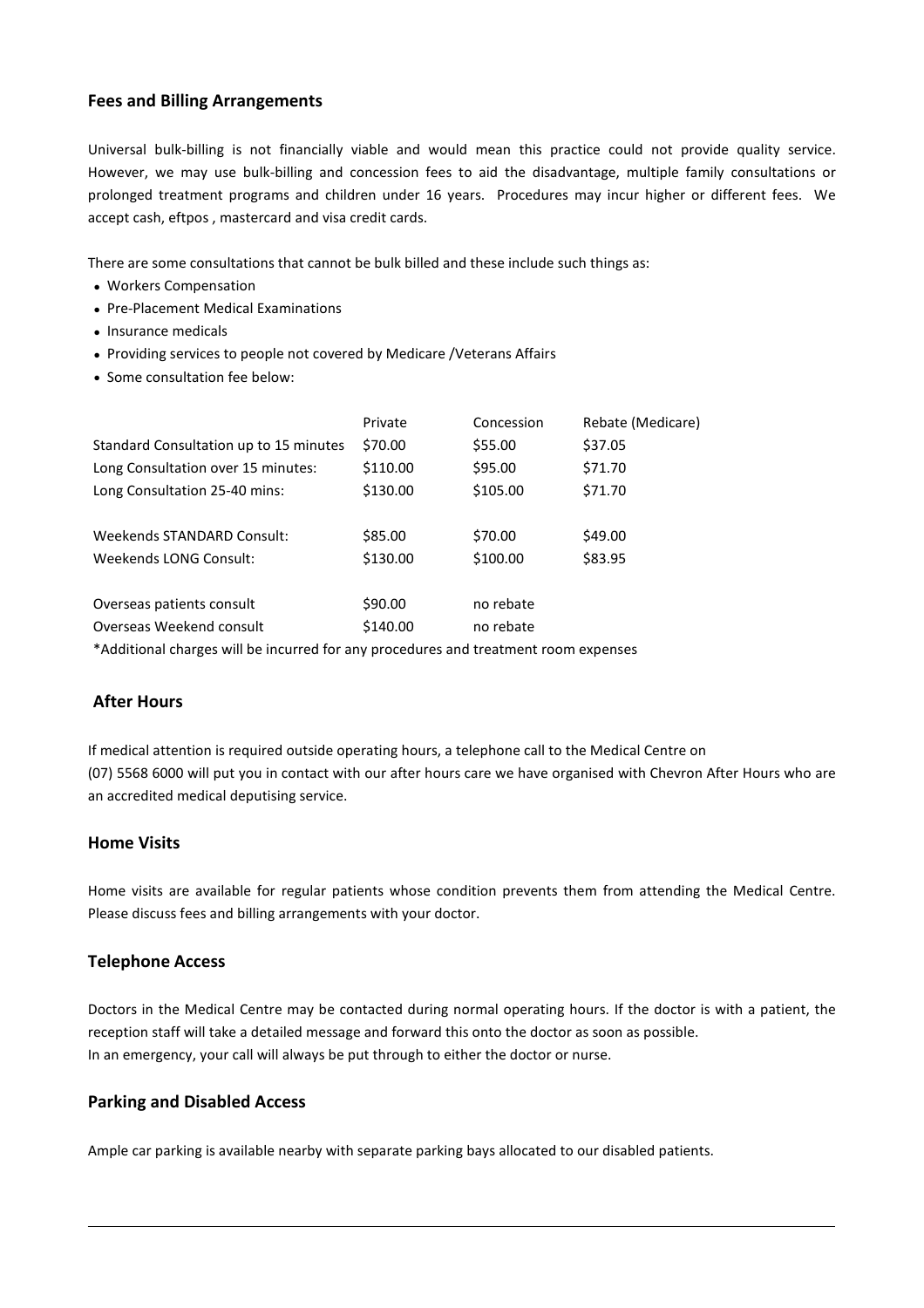# Your Feedback, Quality and Improvement

We have a feedback form and box located on the reception desk for patients to provide feedback. We take your feedback very seriously and will try to improve on any recommendations made from our patients.

#### Reminders System

Our practice is committed to preventative care. Your doctor will seek your permission to be included on our reminder system. We may issue you with a reminder notice from time to time offering you preventive health services appropriate to your care, if you do not wish to be part of this system, please let your doctor know. We also participate in the State/Territory reminder system.

#### Results

If your Doctor has requested any tests such as X-Ray or Pathology we strongly advise you to come back and discuss your results with your Doctor.

## Medical Records and Privacy

Your medical record is a confidential document. It is the policy of this practice to maintain security of personal health information at all times and ensure this information is only available to authorised members of staff. Eastbrooke Family Clinic Burleigh Waters complies with the Privacy Act 1988 including the way we collect, store, use and disclose health information. For more information, please ask for a copy of our Privacy Policy Statement at reception. Should you require access to your medical information held by this centre please discuss this with your Doctor or the Practice Manager.

## Your Rights

If you have a problem with any aspect of the service you receive at our medical centre we are keen to hear about it. We take your concerns, suggestions and complaints seriously. Please speak to the Practice Manager or your doctor to discuss your concerns. If you prefer to write to us please do so or use our suggestion box located in reception.

We believe that problems are best dealt within the Medical Centre. However, if you feel the need to discuss a matter outside of the Medical Centre, you may contact the Health Care Complaints Commission. The contact details are:

> Office of the Health Ombudsman PO Box 13281 George Street

Brisbane QLD 4003

This practice has a no smoking policy.